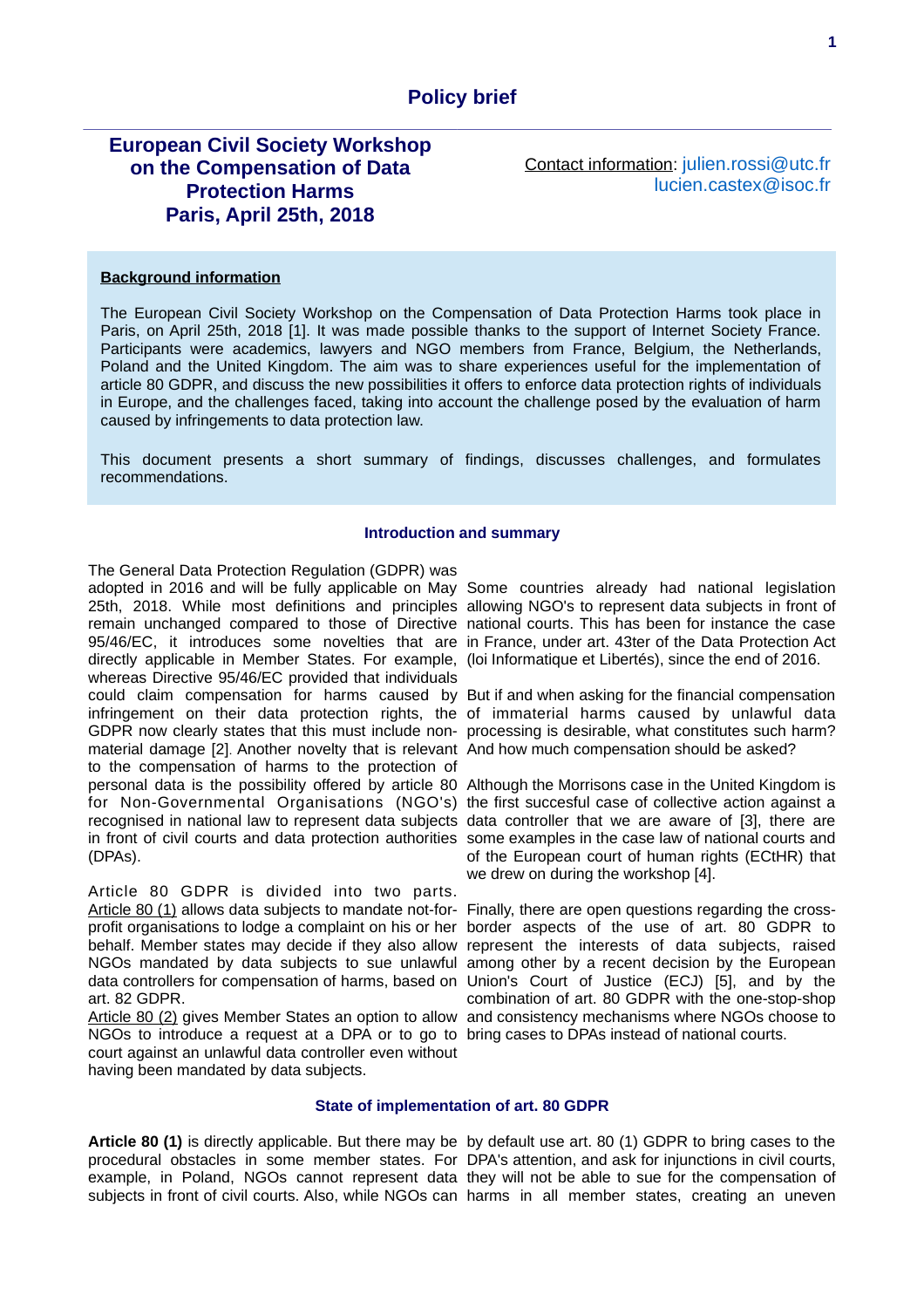rights for citizens.

Art. 80 (2) is unevenly implemented across the EU. is, it will be up to the government to introduce art. 80 In France, some NGOs can already start collective (2) GDPR in British law by Regulation. action in the name of data subjects without having mandated them. The revised Data Protection Act

playing field for data subjects and unequal protection grants them the right to sue for damages' compensation in civil courts. In the United Kingdom, however, if the currently discussed Bill is adopted as

## **Initiatives and projects by NGO's across Europe**

Before the workshop, we launched a survey to try and map out as many initiatives by NGOs in Europe as possible. During the survey and the discussion, it was pointed out that there may be different strategies based on political preferences, and possibilities offered by national legislation. Here are a few examples:

- La Quadrature du Net (France) is collecting mandates to file a complaint against Google, Amazon, Facebook, Apple and Microsoft, using art. 80 (1) GDPR, at the French DPA. This complaint is expected to be redirected by the French DPA to the relevant national DPAs under the consistency mechanism.
- E-Bastille (ISOC France) is planning to use existing national legislation implementing art. 80 (2) GDPR to bring unlawful data

controllers to court and sue for compensation. The defending party will be selected based on an open consultation where citizens are invited to share any negative experience they may have had with data controllers. The initiative aims to raise public awareness and stimulate debate on personal data and informed consent.

- Panoptykon Foundation (Poland) is planning to initiate proceedings against data brokers, using an employee as a data subject, and *amicus curiæ* procedures to support her.
- NOYB.eu (Austria) is planning to use art. 80 (1) GDPR to represent 25 000 data subjects against Facebook in an Austrian civil court, asking for  $\epsilon$  500 compensation per data subject.

## **Varying levels of compensation of non-material harm across Europe**

Our work has pointed out that compensation for non-and then evaluate varying amounts of financial depending on national case law. The main difficulty is consequence, like £20,000 under a negligence claim to get the infringement on data protection rights to be as the data had fallen into the hands of terrorists [6]. recognised as immaterial damage *per se*. This may In Austria, the Supreme Court awarded 750 € for a be helped by the existence of the notion of wrong entry in a credit rating database, which harmed "immaterial damage caused by unlawful data the reputation of the data subject [7]. processing" envisioned in the GDPR, which is directly applicable. It could thus become an autonomous In countries where immaterial damage is not easily notion of EU law and be treated as such by national compensated, or where NGOs are not given the courts, even those that do not usually compensate possibility to sue for damages, a possibility to create experience difficulties in the financial compensation with data protection law despite this is to demand of immaterial harms even when they are recognised, injunctions ordering the companies to cease the like in France.

In the UK, there is a lot of case law indicating that given delay. courts award £1 for the breach of data protection law,

material harm of data subjects was very uneven compensation for the subsequent harm suffered as a

immaterial damage, like in the Netherlands, or a financial incentive for data controllers to comply processing, or change their practices, under a financial penalty (*astreinte*) for not complying under a

#### **Cross-border aspects**

There is a wide range of questions related to cross-allowed by art. 80. border situations. These situations are particularly relevant in light of the Digital Single Market. In this Can a data subject located in member state A context, an individual accessing from a Member State mandate an NGO in member state B to sue a data an online service established in another Member controller whose main establishment is in member State might face more challenges in exercising their state C? This is still an open issue. In a recent data protection rights than in a purely intra-Member decision, the ECJ said that this was not allowed State situation – access to group litigation would thus under the Rome I Regulation. However, the Rome I

rendered difficult by the fragmentation formally

become even more important, but can in practice be Regulation relates to consumer protection, whereas data protection deals with fundamental rights. Does